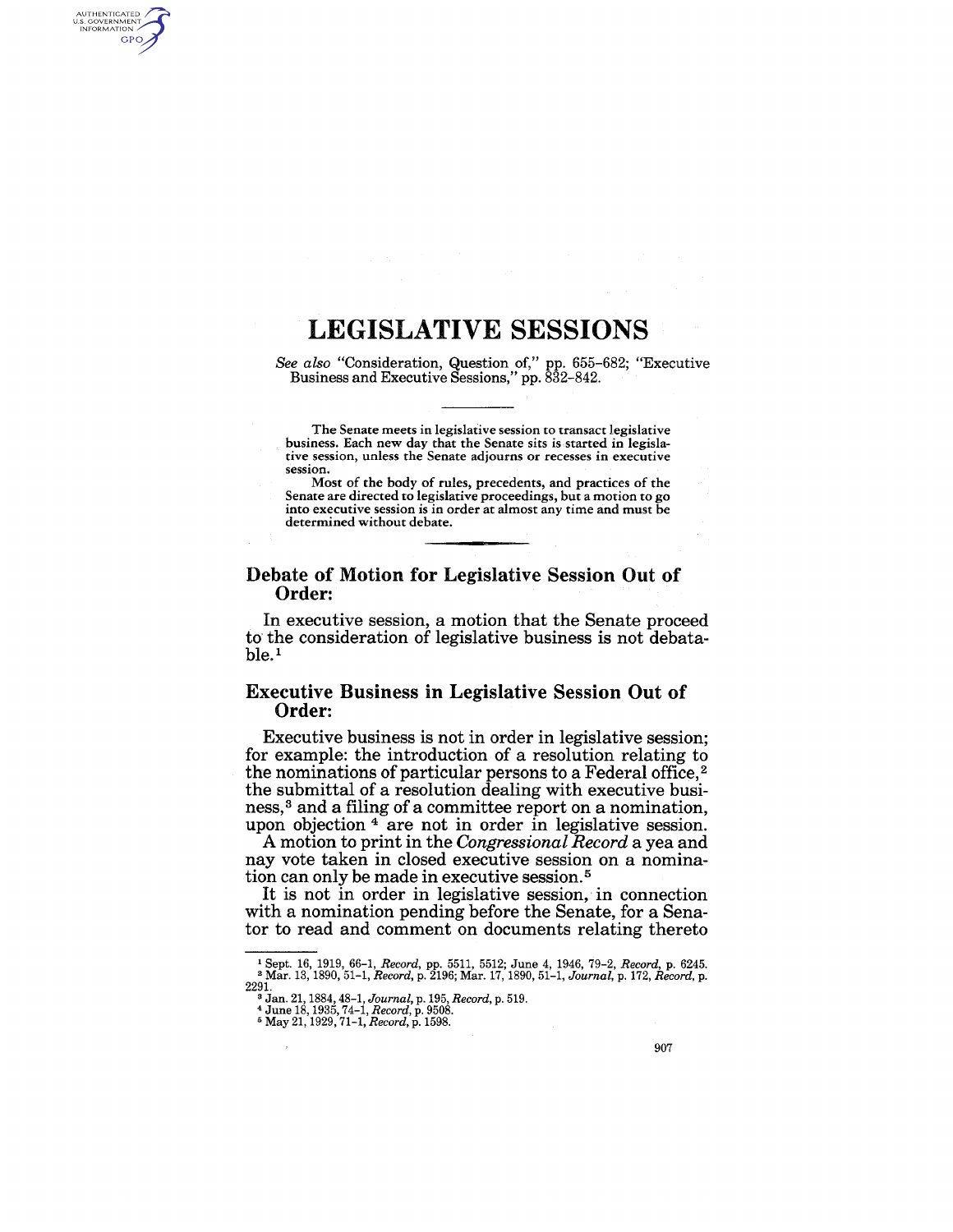#### 908 SENATE PROCEDURE

which came before the committee in executive session,<sup>6</sup> nor is it in order to discuss proceedings that occurred in the Senate in closed executive session.

The discussion of a treaty is not in order in legislative session unless in executive session the injunction of secrecy has been removed. 8

It is a violation of the rules of the Senate for a Senator in legislative session to refer to or to discuss matters pending before it in its executive capacity from which the injunction of secrecy has not been removed. 9

It is in order, however, in legislative session to read an article appearing in a newspaper relating to secret executive proceedings,  $10$  or to read a newspaper article purporting to give information of certain executive proceedings of the Senate. 11 The Senate in 1890 decided that memorials remonstrating against the ratification of an extradition treaty between the United States and Russia could be presented in legislative session. 12

#### Legislation, Status of, Not Affected by Executive Session:

*See* "Displacement of Pending or Unfinished Business," pp. 664- 669; "Executive Business and Executive Sessions," pp. 832-842.

### Reconsideration of Executive Business in Legislative Session-Out of Order:

*See* "Executive Business in Legislative Session Out of Order," pp. 907-908.

#### Return to Legislative Session From Executive Session:

A majority of the Senate, on motion, when in executive session, may return to legislative session prior to the end of the Morning Hour, or any time thereafter, for the purpose of resuming the consideration of the unfinished business. <sup>13</sup>

<sup>&</sup>lt;sup>6</sup> Jan. 27, 1925, 68–2, Journal, p. 119, *Record,* pp. 2514–15.<br><sup>7</sup> May 24, 1928, 70–1, Journal, p. 537, *Record,* p. 9796.<br><sup>8</sup> Feb. 28, 1903, 57–2, *Record*, p. 2783.<br><sup>9</sup> Feb. 6, 1888, 50–1, *Record*, p. 967.<br><sup>1</sup> May 21, 1925, 68-2, *Record,* p. 2403-04, 2443. 11 July 15, 1914,63-2, *Record,* p. 12152. 12 Mar. 17, 1890, 51-1, *Record,* p. 2288. 13 *See* Jan. 19, 1903, 57-2, *Record,* p. 947.